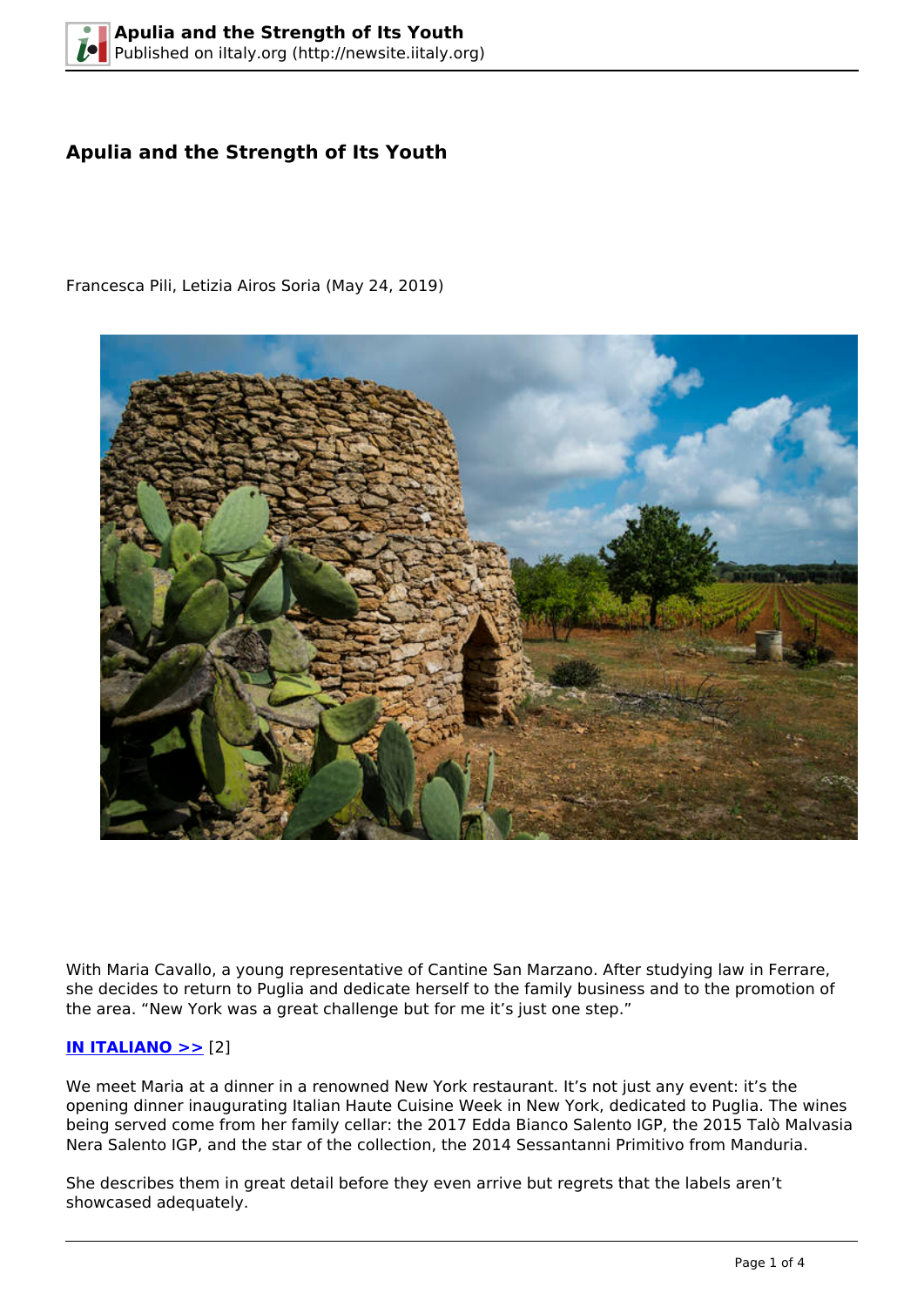This is how we meet her, the extremely young representative of a Pugliese wine production house, and we are struck by her genuine enthusiasm.

## **Unity Makes Strength**

The story of [Cantine San Marzano](http://www.sanmarzanowines.com/en/) [3] begins in 1962, a time preceding not only her birth but also the existence of the DOC. Nineteen winemakers, including Maria's grandfather, united to create a cellar, located in San Marzano di San Giuseppe, in the province of Taranto, at the heart of the zone of the famous Primitivo di Manduria.

Today the company counts 1200 partners and 106 employees, some of them very young, "even in the country fortunately," Maria tells us. It holds the exporting record in Puglia since 2000, when, realizing that their wine was vastly appreciated at international fairs, they understood that they could also make it on the global market. "Now we are present in 80 countries," she says proudly.

Maria comes to see us in our office, and tells us about her land, her business, her family history over coffee, with great warmth and enthusiasm.

The cellar's most recent success that of the Sessantanni Primitivo di Manduria DOP. "I was a great victory. Papà had an intuition: he wanted to make wine with the trees planted by his father. Harvesting has to be done by hand, the trees are short, it's difficult. In 3 years it became huge, and this year Gambero Rosso gave us the 3 glasses."

Francesco Cavallo, Maria's father, became the President of the cooperative in 1982. "My father always tells him that having a wine cellar was his dream. At first I didn't think it could become mine too."

#### **Back to Her Roots**

In fact, at 18, Maria moved to Ferrara to study Law. At the time the pollution caused by ILVA in Taranto was a hot topic and to someone so deeply in love with her land the idea of specializing in environmental crimes felt like the best way to do something concrete. "Every time I came home though, I increasingly felt that my roots were there: tied to the land, to the wine. After completing my studies I understood that my life was the cellar. Hiding it was futile."

And so Maria dedicated her life to a new goal: developing and promoting the land.

#### **The Importance of Communication**

The fact that her family owned the cellar doesn't mean that she came into the industry through the front door. "My father made it immediately clear that since I was the last one there, I would have the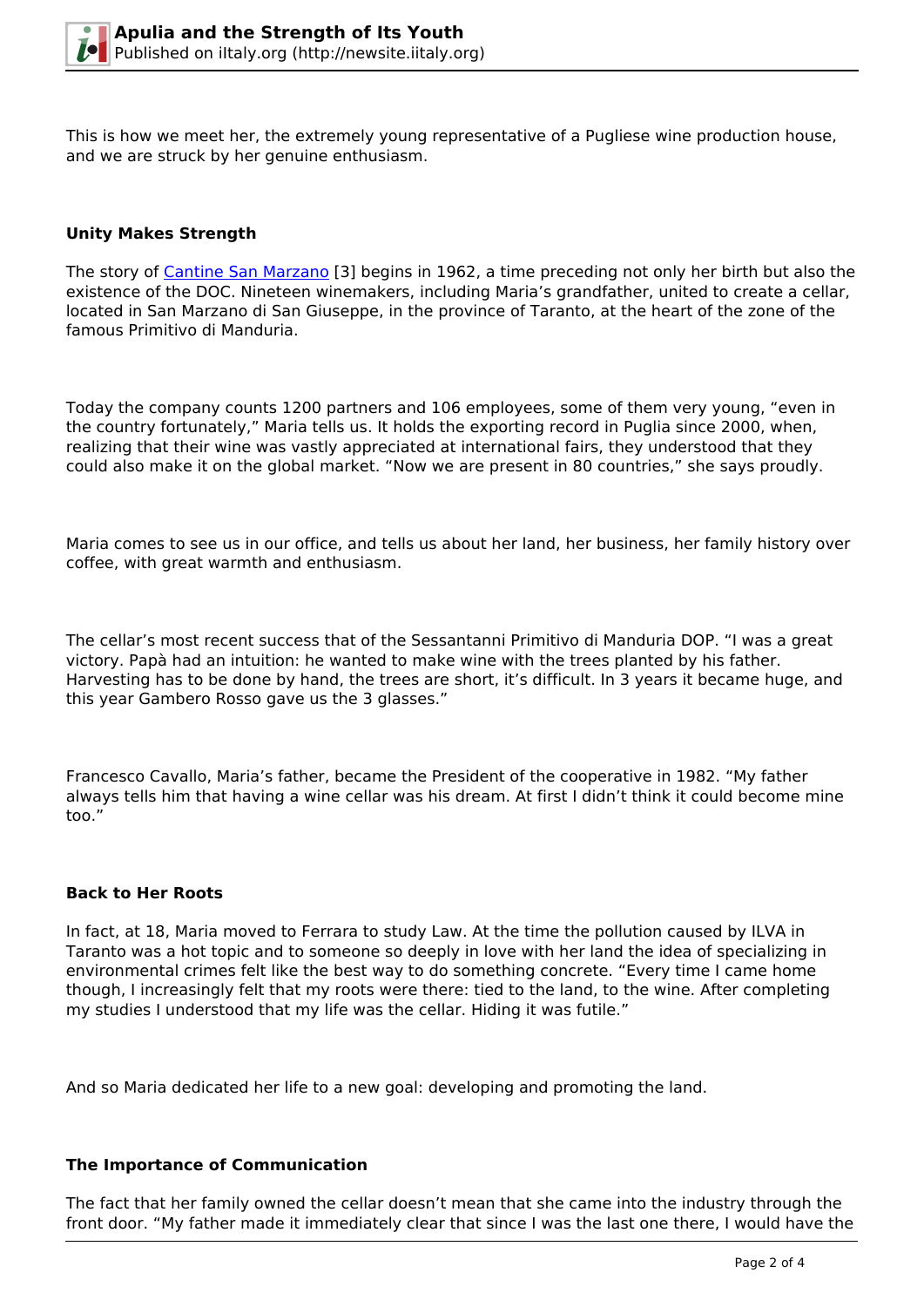

least say. So I followed him, observed, and now I am focusing on communication."

The mission is to use pictures, videos, and the right words to tell people what Puglia is, what the South is. And in order to do that you have to really live in this land. For this reason, she also aims to help develop the local economy, "we try to assign communication to local agencies," Maria tells us, "Lately, many celebrities have purchased masserie in Puglia, and thanks to their economic strength and notoriety, they immediately positioned themselves on the market. But this has nothing to do with the tradition."

Maria says that the strategy is instead to bring attention back to the Taranto region. "Because telling the story of a cellar like ours, which has been for the last 60 years tied to the region of Puglia and to 1200 families, requires the help of the local youth. They're the ones who will create a network."

Their logo represents a network "We are a network of farmers tied to their land, and the land creates a network. We want to do this even though it's very hard amongst producers. We always have to explain and convince people that building a network will allow us to finally open up to the world in an effective way."

Many are the projects carried out by Cantine San Marzano to achieve this goal. An example is 'World Menu,' a week during which the company hosts chefs from all over the world and takes them fishing, harvesting, and making cheese.

To learn about the land, which Maria passionately describes as "wild, filled with olive trees that remain green all year long. With those short drywalls, the colors in contrast with the perennial blue sky. You still find trattorie where an apron-clad signora welcomes you in, her hands covered in flour."

# **An American Training**

She came to New York to understand and learn from Americans. She wasn't off to a very enthusiastic start though: "I was expecting America to be light years ahead of us, smarter, cleaner. It wasn't always like that. It served as a great challenge though. New York is a city which, whether you like it or not, pushes you to become stronger."

And New York is only one step for her. For the future, Maria plans to undertake other formative experiences, "in South Africa, or in New Zealand, areas which are now producing excellent wines."

Now more than ever, the final goal is clear to her: returning to San Marzano. "Puglia is genuine, and it has everything. It's an explosion. Life there is not frenetic, and it's experiencing a cultural awakening. It's up to us, the younger generation, to protect it. I'm optimistic because I believe there is a lot to do."